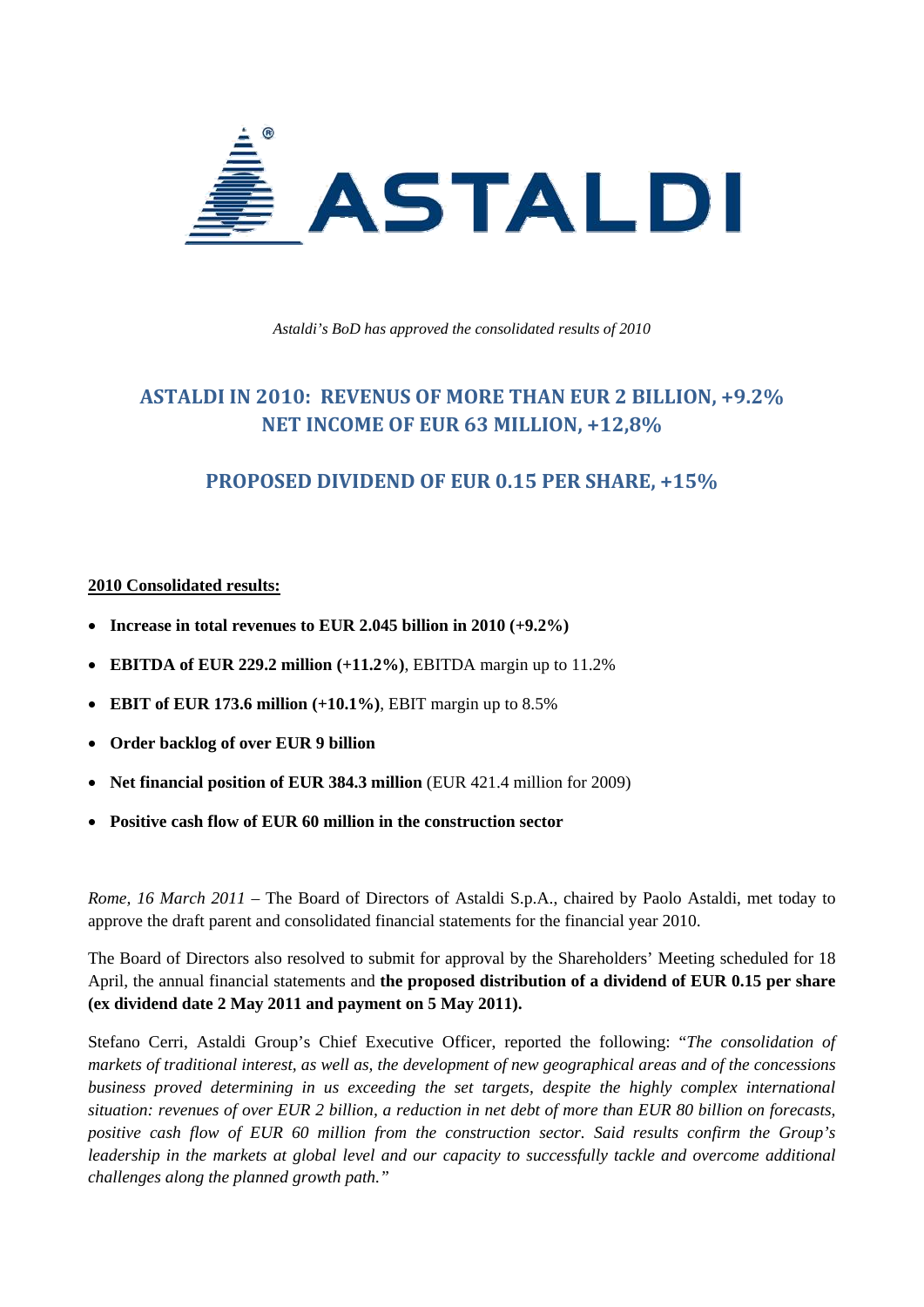### **Consolidated economic results at 31 December 2010**

**Total revenues increased to EUR 2,044.8 million** (+9.2%, EUR 1,872.1 million in 2009). The marked intensification of some activities in progress in Italy and abroad (transport infrastructures and energy sectors) and some major projects, which have been recently acquired, becoming fully operational went to offset the slowdown in some projects in progress in Italy and abroad (following contract re-negotiation or project reviews currently under discussion with clients), as well as a reduction in the volume of revenues expressed in Euros as a result of Venezuela's devaluation of the *Bolivar fuerte* and weakening of the value of the Dollar against the Euro experienced during the year. Said events did not generate any significant effects on margins thanks to the Group's currency hedging policies. Operating revenues amounted to EUR 1,918.9 million (+6.5%, EUR 1,802.8 million in 2009); other operating revenues amounted to EUR 125.8 million (+81.5%, EUR 69.3 million in 2009).

Production showed **a suitable diversification of activities with regard to geographical areas and sectors**. **44.8% of operating revenues refers to activities developed in Italy**, while the remaining 55.2% refers to foreign projects. Europe and Turkey experienced a consolidation of activities; while the Middle East – where the entry into full operation of recent commercial successes in Saudi Arabia has still to be recorded – and America (due to the planned reduction in Venezuela, partially offset by the growth in Chile and Peru) experienced a reduction. **Transport infrastructures generated 80.2% of operating revenues**, mainly due to entry into full operation of the two lots of the Jonica National Road in Italy and the progress of railway and underground contracts in Italy, Venezuela, Turkey, Eastern Europe, Algeria. The energy sector (13.5% of operating revenues) reflected the positive performance of projects in Latin America, mainly due to the Chacayes plant in Chile. Civil and industrial construction (6.2% of operating revenues) accounted a YOY reduction, mainly explained by the intensification seen in 2009 as a result of the completion of some contracts in the Middle East.

The **cost structure reflected the increase in production levels and the greater focus on domestic contracts**, characterised by a lower incidence of personnel costs. Production costs amounted to EUR 1,552.2 million (+11.2%, EUR 1,396.1 million in 2009); personnel costs dropped to EUR 236.6 million (-1.6%, EUR 240.5 million in 2009).

**Significant levels of earnings** were confirmed, reflecting an order backlog of increasing quality. **EBITDA increased by 11.2% to EUR 229.2 million** (EUR 206.2 million in 2009), with **EBITDA margin up to 11.2%. EBIT increased to EUR 173.6 million** (+10.1%, EUR 157.6 million in 2009), with **EBIT margin at 8.5**%.

**Net financial charges amounted to EUR 77.7 million** (EUR 67.3 million in 2009). The increase in absolute terms in this item can be largely explained by the growing incidence of the cost of guarantees and insurances linked to the increased levels of turnover and backlog. When making a year-on-year comparison, this year's figure for financial income presents lower income from delays in payments from clients compared to the previous year. As regards exchange rate differences, the 2010 financial statements recorded a negative balance compared to the previous year, also as a result of devaluation of Venezuela's Bolivar.

**Pre-tax profit increased by 10.5% to EUR 100.3 million** (EUR 90.8 million in 2009). **Net profit increased to EUR 63 million** (+12.8%, EUR 55.9 million in 2009), with tax rate to 36.7%.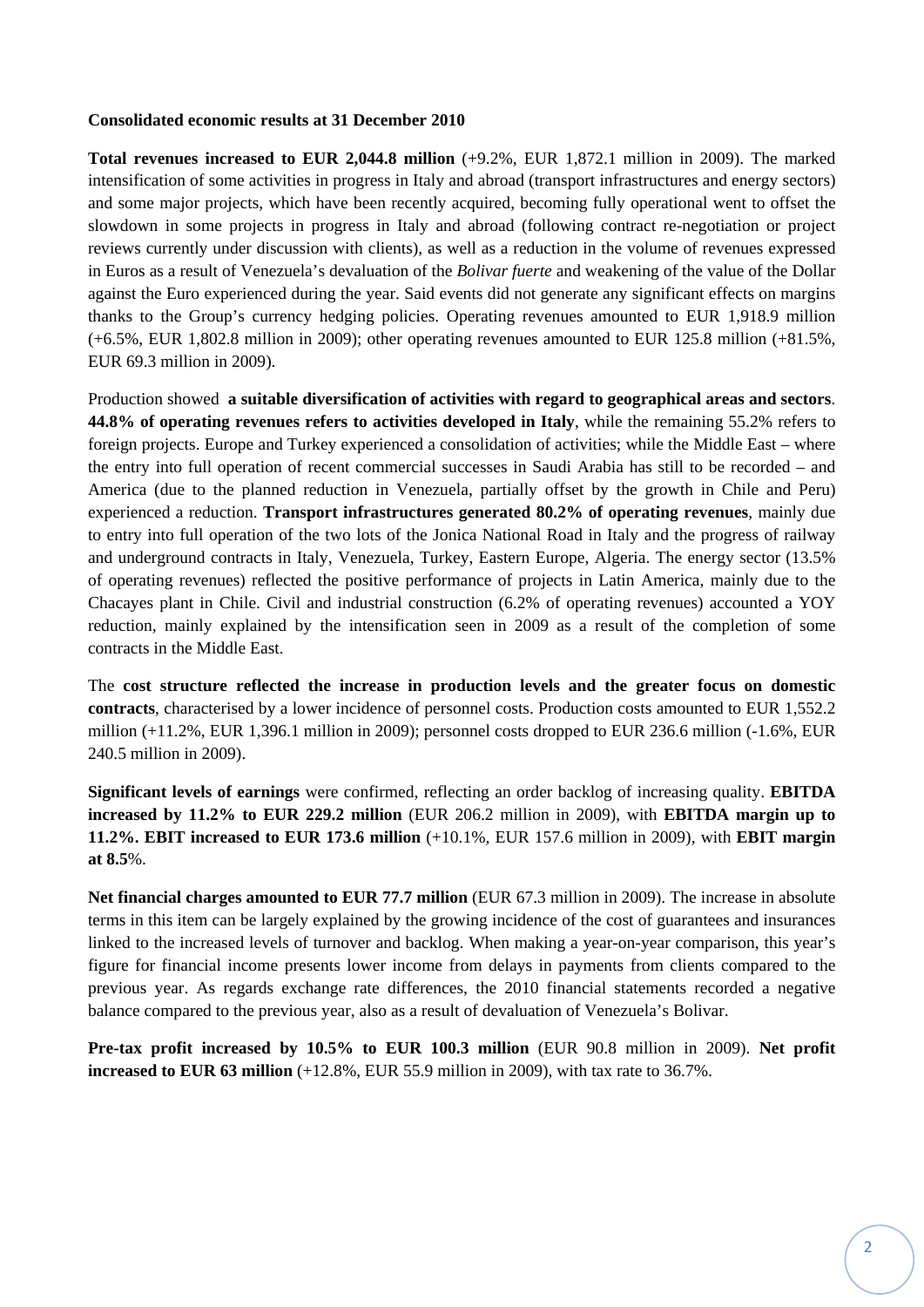### **Consolidated Balance Sheet at 31 December 2010**

In 2010, **there was a significant improvement in the overall net financial position which dropped to EUR 384 million** (taking into account treasury shares on hand), compared to EUR 421.4 million at the end of 2009. Said figures mean a **drop in debt of 8.8% for the year** – against an increase in production of 9.2%.

The balance sheet structure for the period reflected **consolidation of the Group's international positioning and the intensification of production** in Italy and abroad.

**Net fixed assets amounted to EUR 434.8 million** (EUR 449.6 million in 2009) which confirms that he Group's technical resources are able to support the contracts in progress, and at the same time highlights its ability to generate self-financing. Technical investments during the year amounted to EUR 26 million (EUR 76 million in 2009) and were made to support projects in progress in Italy (Turin rail junction) and abroad (Huanza hydroelectric plant in Peru and Jubail Project in Saudi Arabia).

**Working capital totalled EUR 425.5 million** (EUR 403.7 million at the end of 2009), showing optimal management of cashflow and the operating financial cycle.

### **Equity increased to EUR 443.2 million** (EUR 393.4 million in 2009).

The *debt/equity ratio –* which compares the level of debt and equity, net of treasury shares – stood at 0.87 at the end of 2010. At the same date, the *corporate debt/equity ratio* – which excludes the share of debt related to concessions given its self-liquidating nature – stood at 0.7.

**Astaldi S.p.A. invested EUR 16 million in the concessions sector** over the whole year against the revenues recorded for the year. Therefore, the investments made to date in the concessions sector – in the form of payment of the quotas of equity referring to Astaldi in the SPVs (Special Purpose Vehicles) set up to manage the individual projects in progress – amounted to EUR 120 million at 31 December 2010, including financial receivables totalling EUR 60 million related to the current value of guaranteed future financial flows from car park management.

### **Order backlog at 31 December 2010**

**In keeping with management forecasts, 2010 order backlog amounted to over EUR 9 billion**, of which EUR 6.2 billion refers to the construction sector, mostly to general contracting projects, and the remaining EUR 2.8 billion to the concessions/project finance sector. Said total includes approximately EUR 2 billion of contractual increases and new orders recorded in Italy and abroad – mainly general contracting and concession projects involving transport infrastructures (railways and undergrounds).

**54% of the order backlog comprises activities developed in Italy**, while the remaining 46% refers to foreign projects, mainly in Turkey, Central Europe, Algeria, Latin America**.** 

**Construction activities proved once again to be the key sector for the Group's activities** (69% of the total order backlog), but **there was also an increase in the incidence of concessions activities** (31% of backlog) thanks to new acquisitions in the transport and energy sectors.

In terms of business lines, **transport infrastructures accounted for 66% of the total orders**. The water and energy sector (i.e. energy production plants) maintained a significant role accounting for 10% of the backlog. While the remaining 24% refers to projects involving the civil and industrial construction sector.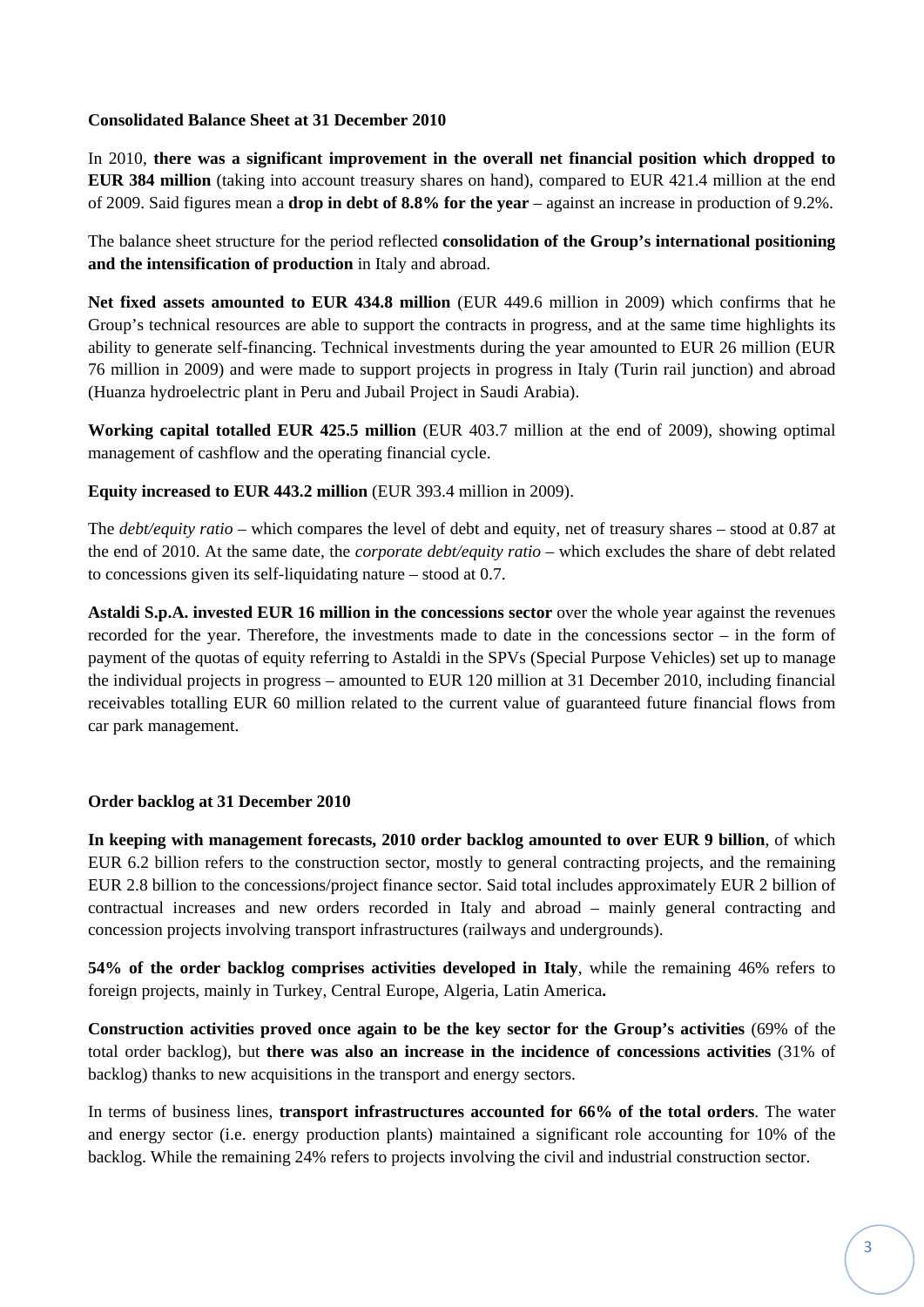The most significant orders recorded in 2010 were as follows: USD 80 million for the Jubail Export Refinery Project in Saudi Arabia, that is already underway; EUR 417 million (Astaldi has a 60% stake) for the Saida-Tiaret railway project in Algeria; USD 37 million for the construction of a new motorway in Florida (US); USD 1.24 billion (Astaldi has a 15% stake) for the construction of two major high-speed railway stations in Jeddah and KAEC in Saudi Arabia;  $\epsilon$  446 million and  $\epsilon$  221 million, respectively for construction and management (Astaldi's shares), related to extension of the concession to construct and subsequently manage Line 5 of the Milan underground in Italy; EUR 100 million (Astaldi's stake) resulting from approval of the remaining part of funding for the T3 section of Line C of the Rome underground in Italy; EUR 96 million for the EPC contract to construct the international terminal of the Milas-Bodrum Airport in Turkey.

#### **Subsequent events**

In February 2011 Metro 5 S.p.A. – the SPV which Astaldi holds a stake in and which is linked to the concession project regarding Line 5 of the Milan underground – signed an agreement with the Municipality of Milan concerning extension of said Line 5. The production activities related to said contract have already been started-up.

In the same month, Astaldi, in partnership with a Turkish company, was the preferred bidder in the procedure to award the international contract for upgrading of St. Petersburg's Pulkovo Airport, the number four airport in Russia for the number of transit passengers. The outcome of the tender procedure is expected to be made known over the coming months of 2011.

In the same month, Astaldi won the contract to construct Line 5 of the Bucharest underground (Lot 1, Doamenei Station-PS Opera section), worth a total EUR 215 million (Astaldi, the project leader, holds a 40% stake). The contract involves the design and construction of the structural works related to 6 kilometres of new underground line, all below ground level, to be performed using a TBM (*Tunnel Boring Machine*), and featuring 9 stations. The works have been commissioned by METROREX SA, the Company responsible for managing the Municipality of Bucharest's underground network, which reports to the local Ministry of Transport and Infrastructures. The start-up of works is scheduled by the end of the first half of 2011, with a planned duration of 25 months.

Furthermore, Astaldi Group, in partnership with the Turkish company, Ozkar Insaat, won a contract of OMR 125 million – equivalent to approximately USD 324 million (51% Astaldi's share). The new contract involves the construction of 42 kilometres of new road and refers to the first phase (Lot 1 - Package 1A) of the project to double the BidBid-Sur road, one of the main stretches of Oman's road network which links the capital to the Country's eastern regions. Works are planned to be started-up over the coming months and the planned duration is just over three years.

Then, it must be noted that the bid submitted by the Astaldi-Impregilo joint venture (Astaldi is the project mandatary with a 60% stake) proved to be the best bid submitted in the procedure to award the general contracting project to perform Lot DG-41 (Mega Lot n. 3) of the Jonica National Road (NR-106) in Italy. Following final awarding of the contract, the amounts relating to Astaldi shall be entered in the Group's order backlog.

#### **Foreseeable development of operations**

The 2010 results have confirmed the effectiveness of the growth targets and the strategic guidalines set by management during approval of the Business Plan for the coming five years.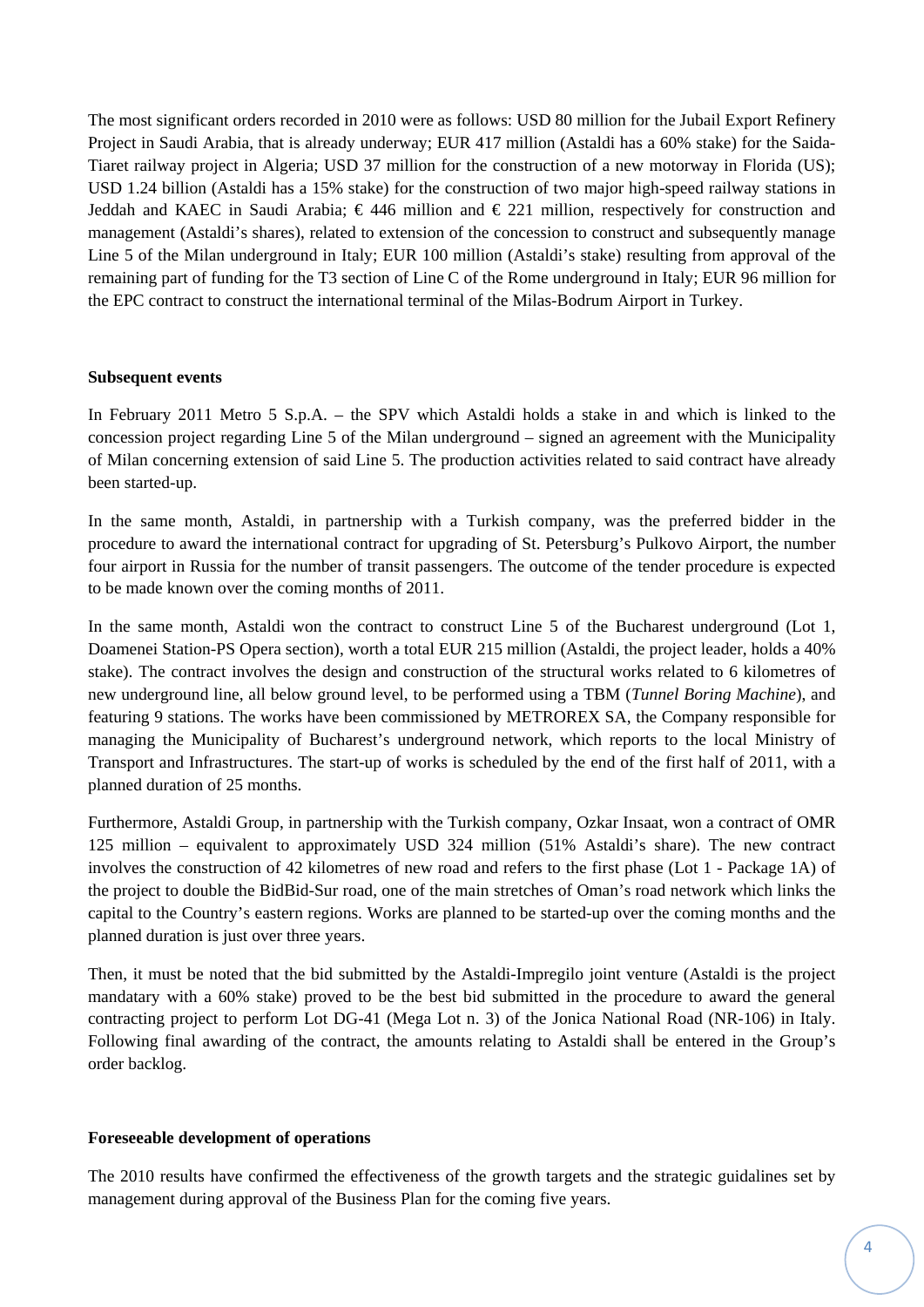In keeping with the growth path already mapped out, over the coming years is expected: (i) **further consolidation of the market positioning of the Group and its core business – construction – which will** be boosted by the major projects currently in progress in Italy and abroad and will find new satisfaction in the results of the commercial strategies implemented in recent years, as well as, in the concessions sector; (ii) **selective expansion of the range of action to take in new geographical areas**, able to offer a risk/yield ratio in line with the Group's commercial approachs methods; (iii) **strengthening of industrial partnership**, built up by the Group over the years.

Then, the outcome of the offer submitted on 5 November by Astaldi Concessioni to purchase a 4.75% stake (or the smaller stake left unopted) in Autostrada Brescia-Verona-Vicenza-Padova S.p.A., Concessionaire of the Serenissima motorway in Italy, put up for sale by the Municipality of Milan, is still pending. In December 2010, the Municipality's relevant bodies voiced a favourable opinion with regard to the offer, but the actual size of the stake will be calculated following preliminary exercise of the right of pre-emption by shareholders and by the concessionaire on the actions not taken up by shareholders.

As regards the Gebze-Izmir motorway in Turkey, the Turkish Government's major commitment to the project can be confirmed. The preliminary special surveys and project design activities have been performed as scheduled and the relative funding procedures are going ahead as planned. Once these have been completed, the project amounts related to Astaldi's stake in the initiative will be entered in the order backlog.

Also as far as Turkey is concerned, acquisition of a stake in the SPVof the International terminal of Milas-Bodrum Airport, is currently being formalized. At present we are waiting for the go from the local Antitrust Authority after which Astaldi, after the signature of the shareholders agreement and the chages in the bylaws of the SPV, will buy the shares.

Lastly, it should be noted that the difficult socio-political situation currently being experienced in the Maghreb area is not affecting the Group's activities in progress in Algeria.

### **Proposed renewal of buy back scheme**

The Board of Directors has also formulated a proposal, to be submitted to the Shareholders' Meeting, to renew the buyback program for a further 12 months (as from 27 May 2011). The aim of said proposal, inter alia, is to encourage regular trading, avoid price changes that are not in line with the market trend and guarantee suitable support for market liquidity. The methods used to implement the program involve the purchase of a revolving maximum of 9,842,490 shares with a par value of EUR 2.00 each, at a unit price of no less than EUR 2.00 and no more than the average share price of the last 10 days of trading prior to the date of purchase, increased by 10%, with further restriction that the amount of shares must not exceed at any given time the total of EUR 24,600,000.00 (without prejudice to the limit of distributable profit and available reserves pursuant to Article 2357, paragraph one of the Italian Civil Code). The Company can also sell the shares purchased at a unit price of no less than the average share price of the last 10 days of trading prior to the date of sale, decreased by 10%. Moreover, it must be noted that at the current moment the Company owns 782,540 treasury shares equal to approximately 0.8% of the share capital.

*The Executive appointed to draft corporate accounts, Paolo Citterio, Astaldi's General Manager – Administration and Finance, hereby declares,*  pursuant to subsection 2 of Art. 154-bis of the Finance Consolidation Act that the accounting information contained herein tallies with accounting *documents, ledgers and account entries.*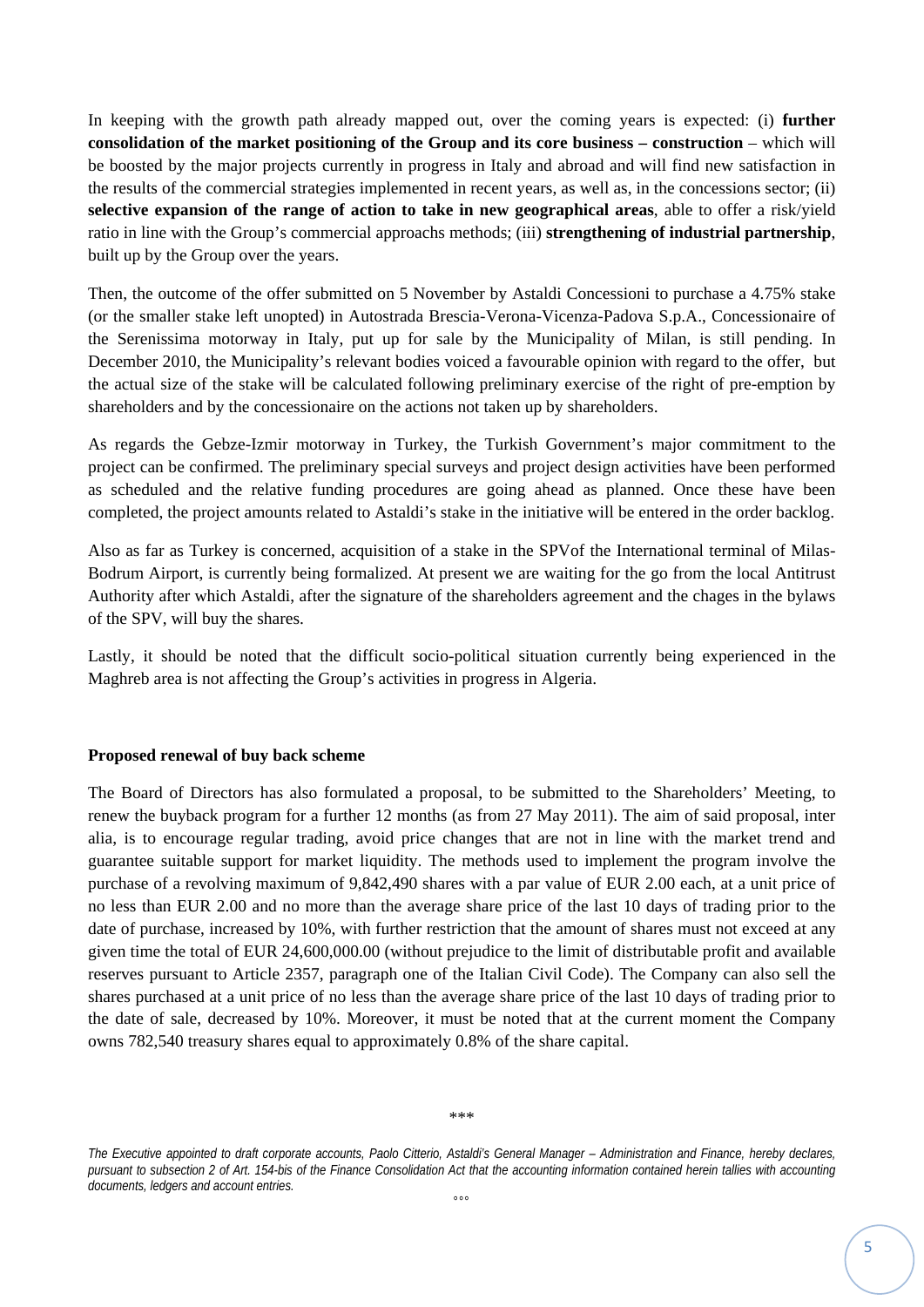*As far as the attached account schedules are concerned: it should be noted that auditing has not been completed with regard to figures contained in financial statement models; it should be noted that figures contained in the reclassified models have not been checked by external auditors* 

 $^{\circ}$ 

*Listed in the STAR segment of the Italian stock exchange, Astaldi Group has been active for more than 80 years, in Italy and abroad, in designing and constructing large-scale civil engineering works, working mainly in the following areas:* 

- *transport infrastructures (railways, undergrounds, roads, motorways, ports, and airports);*
- *hydraulic works and energy production plants (dams, hydroelectric plants, waterworks, oil pipelines, gas pipelines and treatment plants);*
- *civil and industrial construction (hospitals, universities, airports, law courts, building works related to nuclear and electric power stations, car parks);*
- *management under concession of works such as car parks, healthcare facilities and urban transport infrastructures.*

*Astaldi Group currently operates as a General Contractor capable of promoting financial aspects and coordinating all resources and skills for the optimal development and management of complex and high-value public works.* 

*For more information:* 

*Astaldi S.p.A. PMS Corporate Communications* 

*Alessandra Onorati Giancarlo Frè Torelli*

Tel. +39 06/41766389<br>Alessandra Onorati and Telecomputation of the California Control of the Total Change of Tel. +39 06/48905000<br>Giancarlo Frè Torelli Head of External Communications and *Andrea Lijoi* Investor Relations a.onorati@astaldi.com -- www.astaldi.it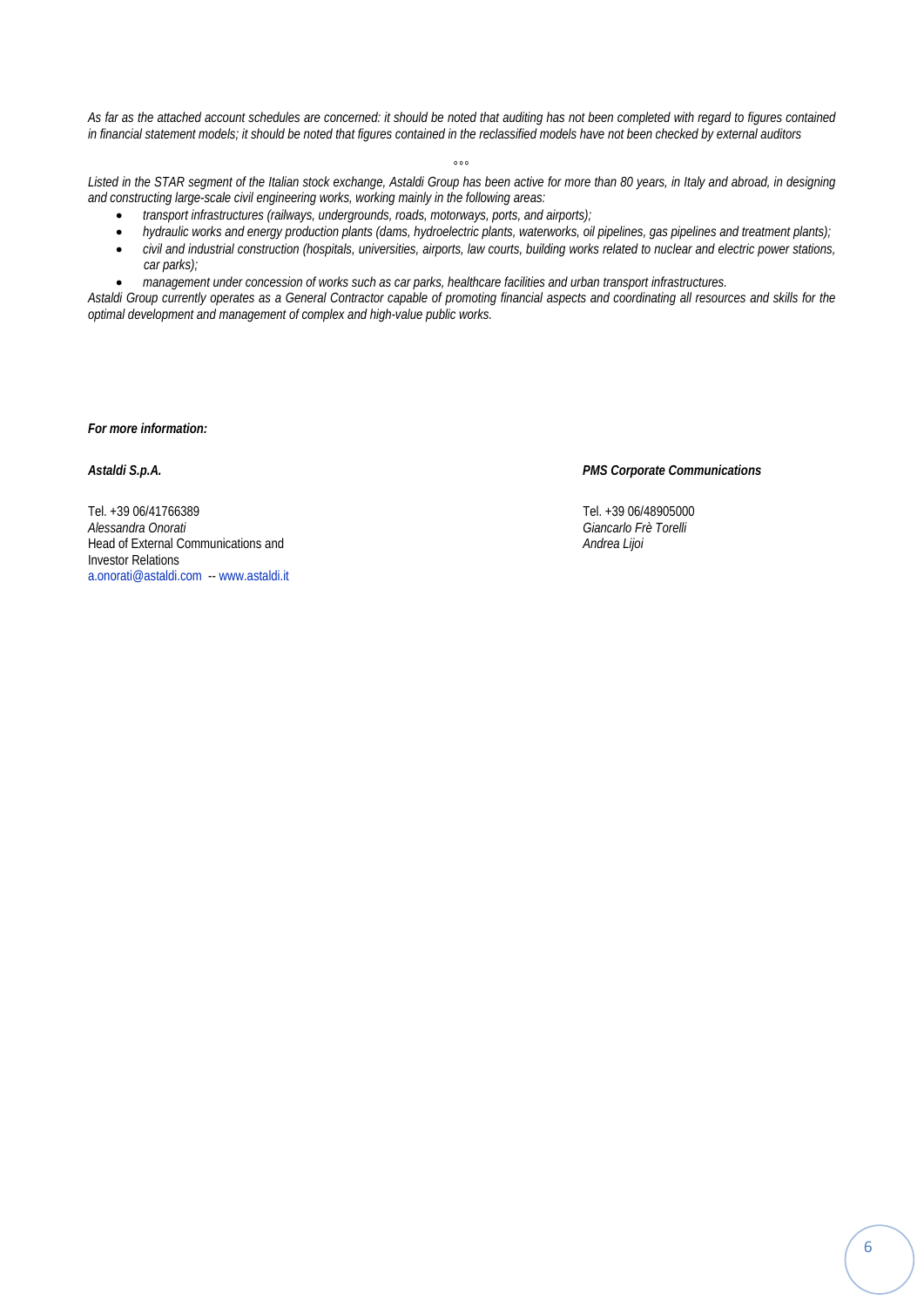# **Attachments**

# RECLASSIFIED CONSOLIDATED INCOME STATEMENT

| €/000                                                    | 31/12/10    | 31/12/09 |               |          |
|----------------------------------------------------------|-------------|----------|---------------|----------|
| Revenues                                                 | 1,918,969   | 93.8%    | 1,802,775     | 96.3%    |
| Other revenues                                           | 125,799     | 6.2%     | 69,312        | 3.7%     |
| <b>Total revenues</b>                                    | 2,044,768   | 100.0%   | 1,872,087     | 100.0%   |
| Costs of production                                      | (1,552,236) | $-75.9%$ | (1, 396, 098) | $-74.6%$ |
| <b>Added value</b>                                       | 492,532     | 24.1%    | 475,989       | 25.4%    |
| Labour costs                                             | (236, 574)  | $-11.6%$ | (240, 458)    | $-12.8%$ |
| Other operating costs                                    | (26, 726)   | $-1.3%$  | (29, 330)     | $-1.6%$  |
| <b>EBITDA</b>                                            | 229,232     | 11.2%    | 206,201       | 11.0%    |
| Amortisation                                             | (52, 201)   | $-2.6%$  | (46,092)      | $-2.5%$  |
| Provisions                                               | (744)       | 0.0%     | (3, 120)      | $-0.2%$  |
| Write-downs                                              | (3,916)     | $-0.2%$  | (192)         | 0.0%     |
| (Capitalisation of internal construction costs)          | 1,241       | 0.1%     | 822           | 0.0%     |
| <b>EBIT</b>                                              | 173,611     | 8.5%     | 157,619       | 8.4%     |
| Net financial charges                                    | (77, 721)   | $-3.8%$  | (67, 354)     | $-3.6%$  |
| Effects of evaluation of investments using equity method | 4,429       | 0.2%     | 530           | 0.0%     |
| Income (loss) before taxes                               | 100,319     | 4.9%     | 90,795        | 4.8%     |
| Taxes                                                    | (36, 796)   | $-1.8%$  | (33, 336)     | $-1.8%$  |
| Income (loss) for the period                             | 63,523      | 3.1%     | 57,460        | 3.1%     |
| Minority income (loss)                                   | (466)       | 0.0%     | (1, 557)      | $-0.1%$  |
| Net income for the Group                                 | 63,056      | 3.1%     | 55,902        | 3.0%     |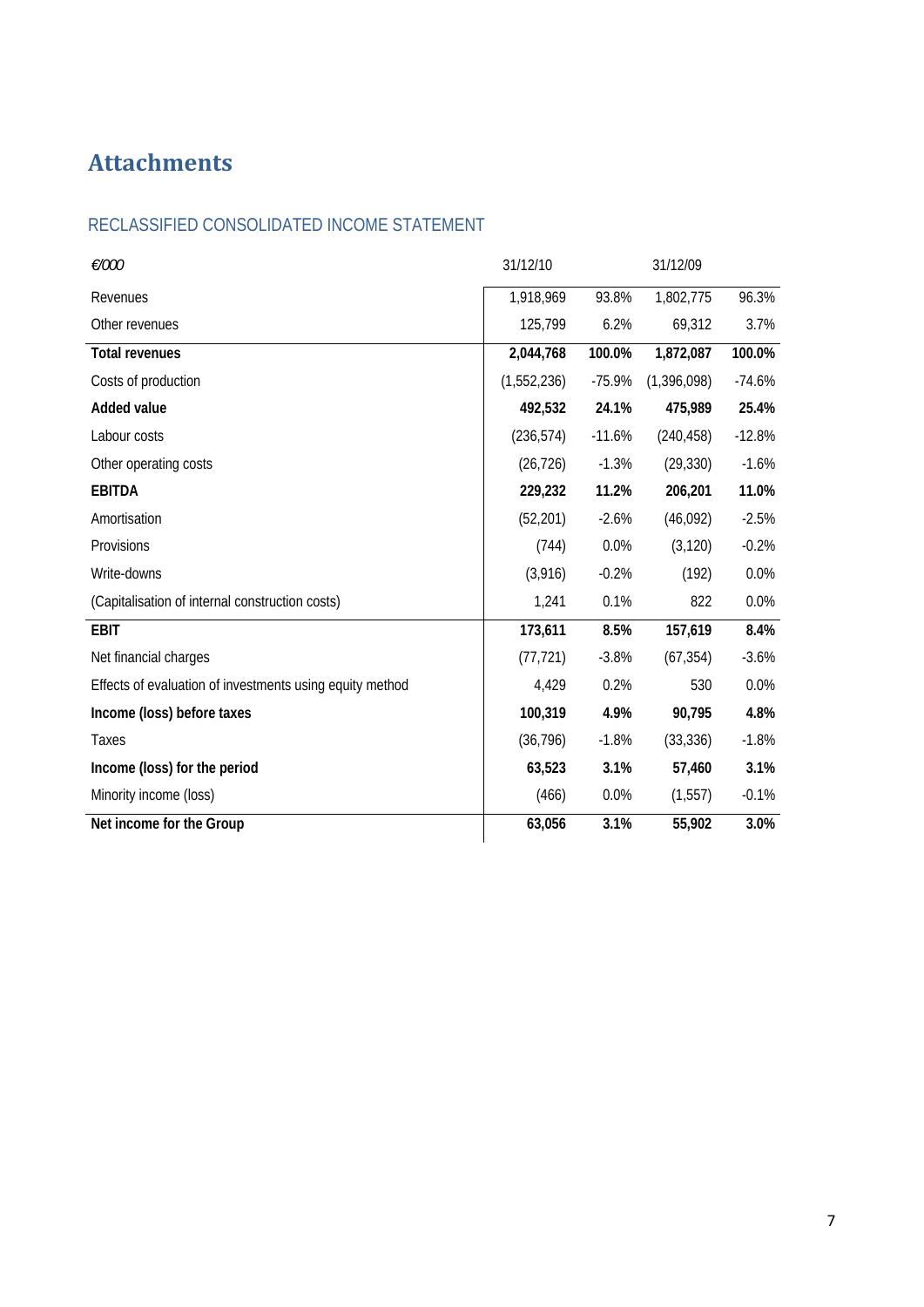# RECLASSIFIED CONSOLIDATED BALANCE SHEET

| Euro/000                                     | December 31, 2010 | December 31, 2009 |  |
|----------------------------------------------|-------------------|-------------------|--|
| Intangible fixed assets                      | 3,716             | 3,966             |  |
| Tangible fixed assets                        | 299,858           | 319,959           |  |
| Shareholdings                                | 95,874            | 93,397            |  |
| Other fixed assets                           | 35,366            | 32,297            |  |
| TOTAL fixed assets (A)                       | 434,814           | 449,618           |  |
| Inventories                                  | 86,466            | 90,316            |  |
| Contracts in progress                        | 845,877           | 648,626           |  |
| Trade receivables                            | 35,148            | 27,541            |  |
| Receivables from Clients                     | 582,693           | 683,536           |  |
| Other assets                                 | 210,257           | 157,581           |  |
| Tax receivables                              | 90,430            | 78,391            |  |
| Advances from Clients                        | (326, 367)        | (382, 905)        |  |
| Subtotal                                     | 1,524,503         | 1,303,086         |  |
| Trade payables                               | (157, 881)        | (90, 034)         |  |
| Payables to Suppliers                        | (635, 146)        | (543, 639)        |  |
| Other liabilities                            | (305, 998)        | (265, 716)        |  |
| Subtotal                                     | (1,099,025)       | (899,389)         |  |
| Working capital (B)                          | 425,479           | 403,697           |  |
| Employee benefits                            | (8, 382)          | (9, 555)          |  |
| Provisions for non-current risks and charges | (20, 220)         | (23, 809)         |  |
| Total provisions (C)                         | (28, 602)         | (33, 364)         |  |
| Net invested capital $(D) = (A) + (B) + (C)$ | 831,691           | 819,952           |  |
| Cash and cash equivalent                     | 391,527           | 444,138           |  |
| Current financial receivables                | 20,371            | 22,043            |  |
| Non-current financial receivables            | 18,518            | 2,418             |  |
| Securities                                   | 5,003             | 4,175             |  |
| <b>Current financial liabilities</b>         | (322, 308)        | (365, 983)        |  |
| Non-current financial liabilities            | (561,934)         | (576,400)         |  |
| Net financial payables / receivables (E)     | (448, 824)        | (469, 610)        |  |
| Receivables arising from concessions         | 60,363            | 43,046            |  |
| Total net payables / receivables (F)         | (388, 461)        | (426,564)         |  |
| Equity of the Group                          | (424, 988)        | (375, 122)        |  |
| Minority equity                              | (18, 241)         | (18, 265)         |  |
| Net equity $(G) = (D) - (F)$                 | 443,229           | 393,387           |  |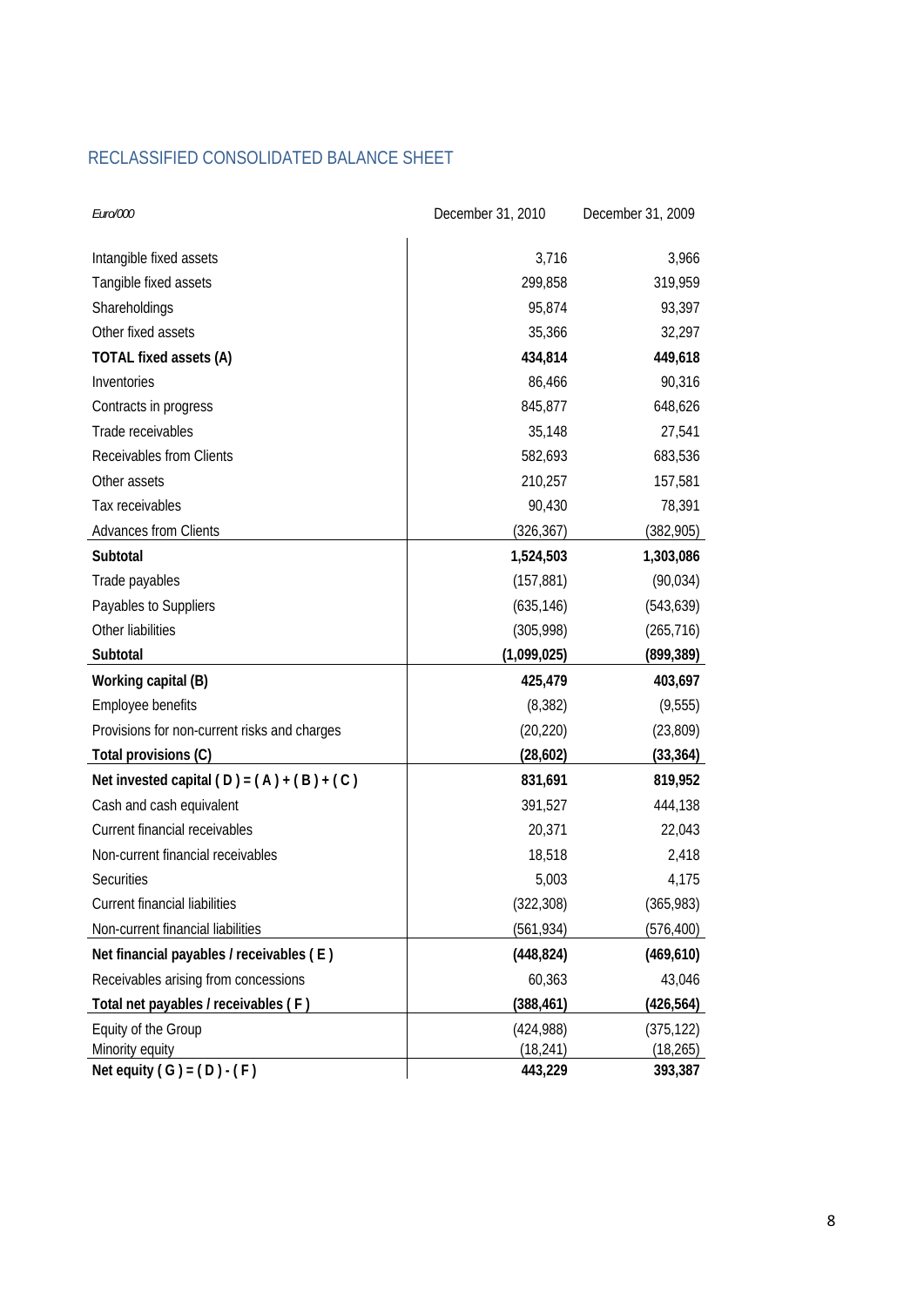# RECLASSIFIED INCOME STATEMENT

| Euro/000                        | 31/12/10    | 31/12/09 |               |          |
|---------------------------------|-------------|----------|---------------|----------|
| Revenues                        | 1,551,075   | 92.6%    | 1,449,025     | 95.4%    |
| Other operating revenues        | 124,325     | 7.4%     | 69,494        | 4.6%     |
| <b>Total revenues</b>           | 1,675,400   | 100.0%   | 1,518,519     | 100.0%   |
| Costs of production             | (1,309,549) | $-78.2%$ | (1, 180, 641) | $-77.7%$ |
| <b>Added value</b>              | 365,851     | 21.8%    | 337,878       | 22.3%    |
| Labour costs                    | (154, 543)  | $-9.2%$  | (168, 506)    | $-11.1%$ |
| Other operating costs           | (19, 432)   | $-1.2%$  | (23, 926)     | $-1.6%$  |
| <b>EBITDA</b>                   | 191,876     | 11.5%    | 145,446       | 9.6%     |
| Amortisations and depreciations | (36, 435)   | $-2.2%$  | (35, 235)     | $-2.3%$  |
| Provisions                      | (744)       | 0.0%     | (3, 120)      | $-0.2%$  |
| <b>EBIT</b>                     | 154,697     | 9.2%     | 107,091       | 7.1%     |
| Net financial charges           | (81, 182)   | $-4.8%$  | (5, 407)      | $-0.4%$  |
| Income (loss) before taxes      | 73,516      | 4.4%     | 101,684       | 6.7%     |
| Taxes                           | (26, 624)   | $-1.6%$  | (28, 429)     | $-1.9%$  |
| Income (loss) for the period    | 46,891      | 2.8%     | 73,255        | 4.8%     |
| Net income                      | 46,891      | 2.8%     | 73,255        | 4.8%     |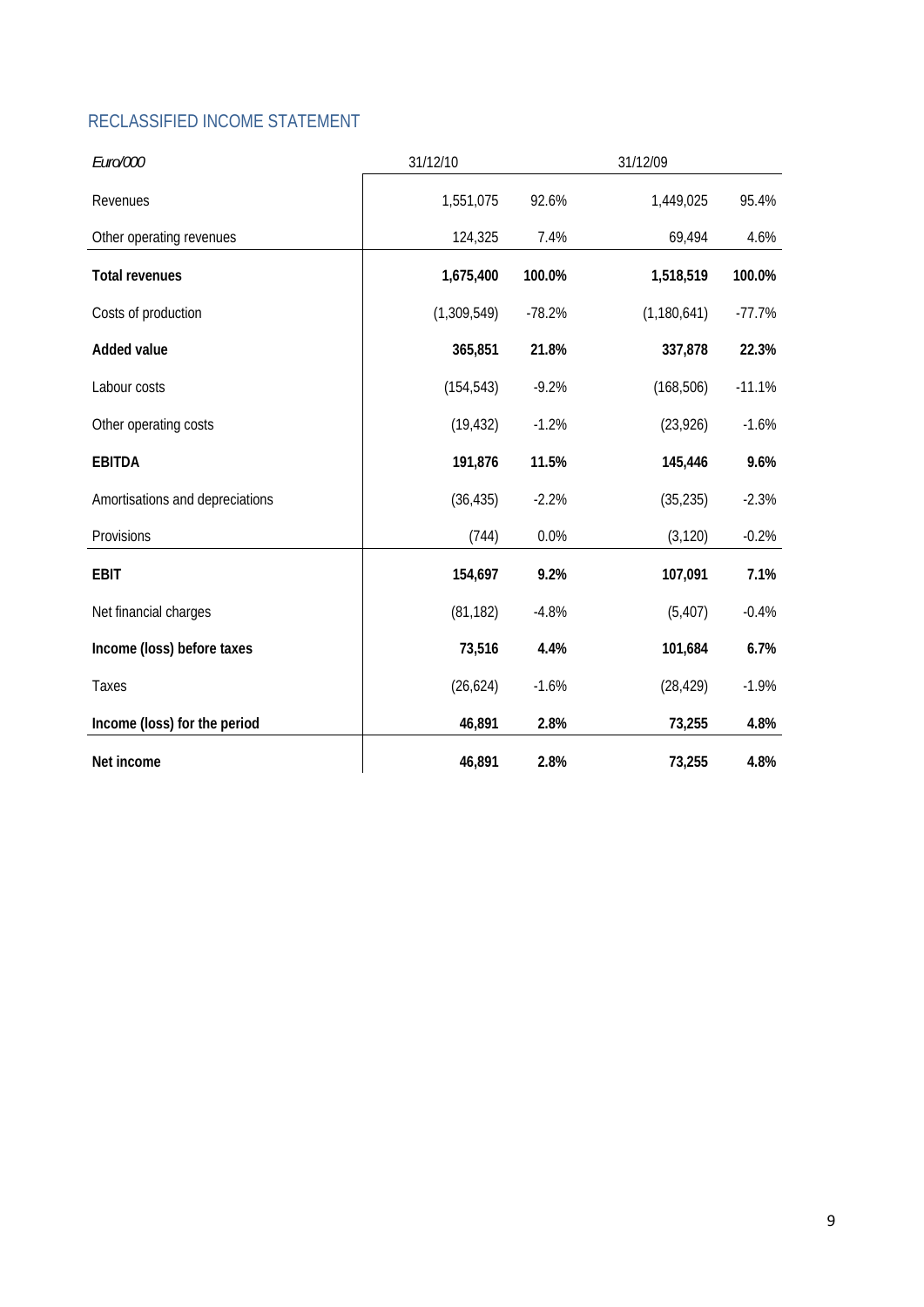# RECLASSIFIED BALANCE SHEET

| €/000                                        | December 31, 2010 | December 31 2009 |
|----------------------------------------------|-------------------|------------------|
| Intangible fixed assets                      | 3,015             | 3,941            |
| Tangible fixed assets                        | 135,627           | 170,255          |
| Shareholdings                                | 157,414           | 128,293          |
| Other fixed assets                           | 99,578            | 62,866           |
| <b>TOTAL Fixed assets (A)</b>                | 395,635           | 365,355          |
| Inventories                                  | 75,676            | 81,706           |
| Contracts in progress                        | 780,812           | 604,091          |
| Trade receivables                            | 93,654            | 70,620           |
| <b>Receivables from Clients</b>              | 524,273           | 587,205          |
| Other assets                                 | 226,392           | 167,694          |
| Tax receivables                              | 54,274            | 56,279           |
| Advances from clients                        | (292, 176)        | (344,999)        |
| Subtotal                                     | 1,462,905         | 1,222,596        |
| Trade payables                               | (356, 064)        | (216, 940)       |
| Payables to Suppliers                        | (363,099)         | (333, 476)       |
| Other liabilities                            | (184, 580)        | (138, 293)       |
| Subtotal                                     | (903, 743)        | (688, 709)       |
| Working capital (B)                          | 559,162           | 533,888          |
| Employee benefits                            | (5,820)           | (6,654)          |
| Provisions for non-current risks and charges | (66, 927)         | (18, 721)        |
| Total provisions (C)                         | (72, 747)         | (25, 375)        |
| Net invested capital $(D) = (A) + (B) + (C)$ | 882,050           | 873,868          |
| Cash and cash equivalents                    | 233,580           | 289,383          |
| Current financial receivables                |                   | 2,672            |
| Non current financial receivables            | 4,154             | 2,418            |
| Securities                                   | 4,789             | 3,964            |
| Current financial liabilities                | (277, 362)        | (343, 048)       |
| Non current financial liabilities            | (452, 819)        | (513, 444)       |
| Net financial payables / receivables (E)     | (487, 658)        | (558, 055)       |
| Receivables arising from concessions         |                   | 43,046           |
| Debiti / Crediti finanziari complessivi (F)  | (487, 658)        | (515, 010)       |
| Net equity $(G) = (D) - (F)$                 | 394,392           | 358,858          |